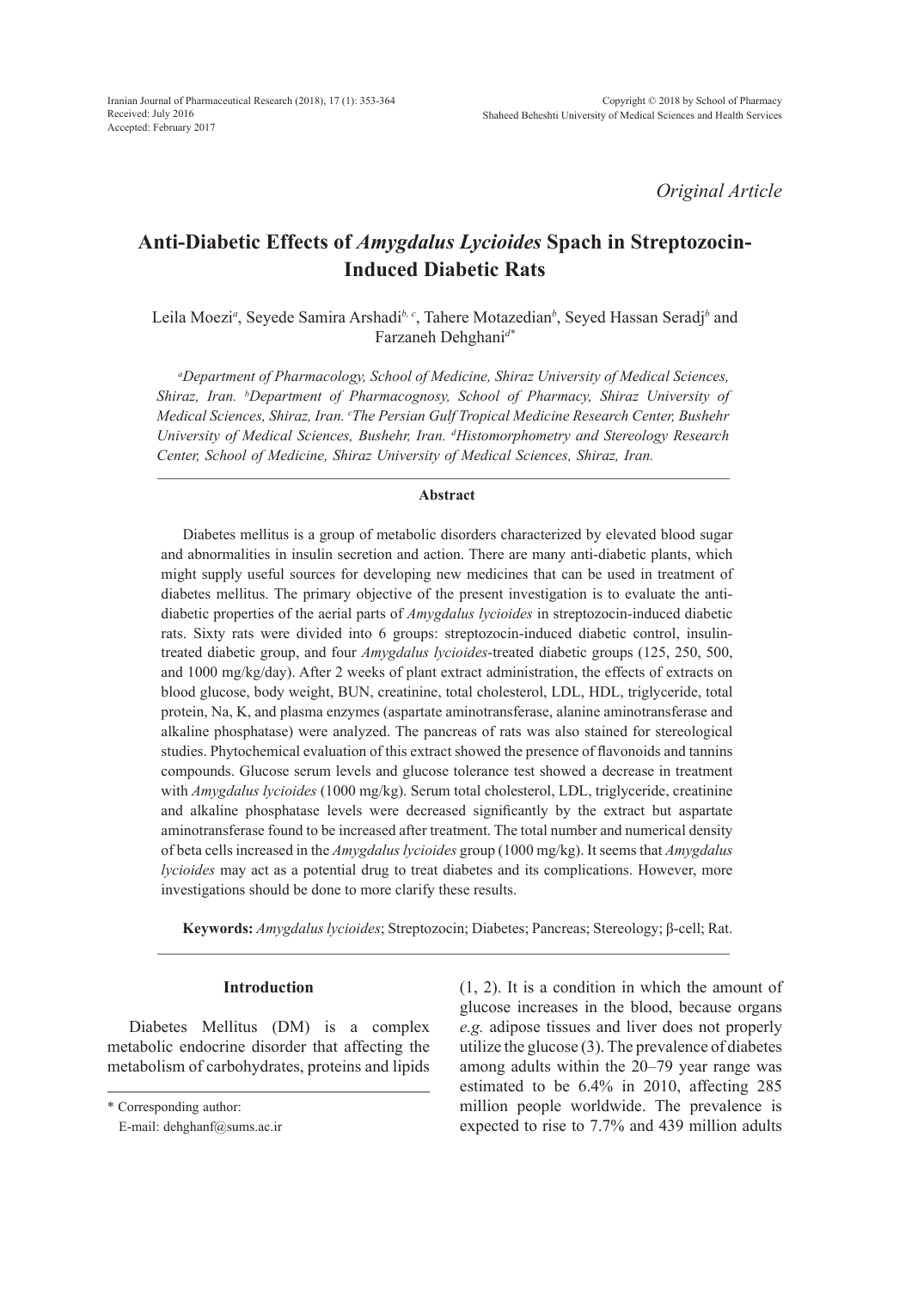# by 2030 (4).

Diabetes is associated with a number of chronic complications and co-morbidities. The most prevalent and well known complications include retinopathy, nephropathy, and peripheral neuropathy (5). Insulin has the most important role to control the level of blood glucose by releasing from the pancreas after meal. Although insulin therapy, oral hypoglycemic agents, restricted diet and exercise either singly or in combination are the most effective regimen of therapy for the diabetic patients today, in a large number of cases treating with traditional medicine in the form of plant extracts have been reported to give good results . There are many anti-diabetic plants, which might supply useful sources for developing new medicines that can be used in treatment of diabetes mellitus. Ethnobotanical information indicates that more than 800 plants are used as traditional remedies for the treatment of diabetes (6), but many plants do not have a scientific scrutiny. Some of these plants have been pharmacologically tested and shown to be of some values in diabetes (7-10).

*Amygdalus lycioides* Spach, a plant belonging to the rosaceae family is an endemic species extending into South Anatolia (11). Almond species grow under subtropical Mediterranean climate, with mild wet winters and warm and dry summers. They originated from central Asia and represent divergent evolution under xerophytic environments. Related Prunus species are found growing wild from eastern China to mountainous areas and deserts of Western China, Kurdistan, Turkistan, Afghanistan, and Iran (12).

In Iranian folk medicine *Amygdalus lycioides*  is often known as "Badam Talkhkuhi" and has been used as anti-inflammatory and antimicrobial herbal remedy since ancient times (13). The aerial parts and roots of *Amygdalus lycioides* are also used in the treatment of diabetes in Iranian ancient medicine (14). In spite of the widespread use of *Amygdalus lycioides*, there is no scientific investigation on its antidiabetic effect. This study pointed out to find if hydroalchoholic extract of *Amygdalus lycioides*  can have any effect on biochemical parameters of diabetic rats including plasma glucose, BUN, creatinine, total cholesterol, TG, LDL, HDL, total protein, Na, K and plasma enzymes

which are indicators of liver function (aspartate aminotransferase, alanine aminotransferase and alkaline phosphatase). We also investigated its potential ability to regenerate pancreas using stereology method.

## **Experimental**

#### *Chemicals*

The following drugs were used throughout the study: NPH insulin was purchased from Wolfratshausen (Germany). Streptozocin was purchased from Sigma (USA) and thiopental was purchased from Sandoz (USA). Streptozocin was dissolved in 0.1 M citrate buffer (pH 4.5). NPH insulin, thiopental, and streptozocin (60 mg/kg) were administered intraperitoneally, while the extract was administered orally by gavage.

#### *Animals*

The experimental animals were male Sprague–Dawley rats (200–300 g body weight) procured from Shiraz University of Medical Sciences. They were maintained under standard conditions (temperature  $22 \pm 2$  °C, relative humidity of  $60 \pm 5\%$  and 12 h light/dark cycle). They had free access to standard pellet diet and water ad libitum. The Institutional Animal Ethics Committee of Shiraz University of Medical Sciences approved the experimental protocol. All the animals received animal care according to the criteria outlined in the «Guide for the Care and Use of Laboratory Animals».

#### *Plant Material*

*Amygdalus lycioides* Spach branches were collected near Shiraz (Bavanat), Iran, in June 2013. It was identified by a specialist botanist. A voucher specimen (V. No. 765) was deposited in the Herbarium of Shiraz University of Medical Science, Iran. The air-dried plant material was stored in dark conditions and then blended to make soft powder.

#### *Extraction*

The powder (1000 g) of *Amygdalus lycioides*  Spach were pre-treated with ethanol  $50\%$  (w/v) for 48 h in room temperature. The extract was separated by filtration and solvent was evaporated to dryness under vacuum to 55 °C,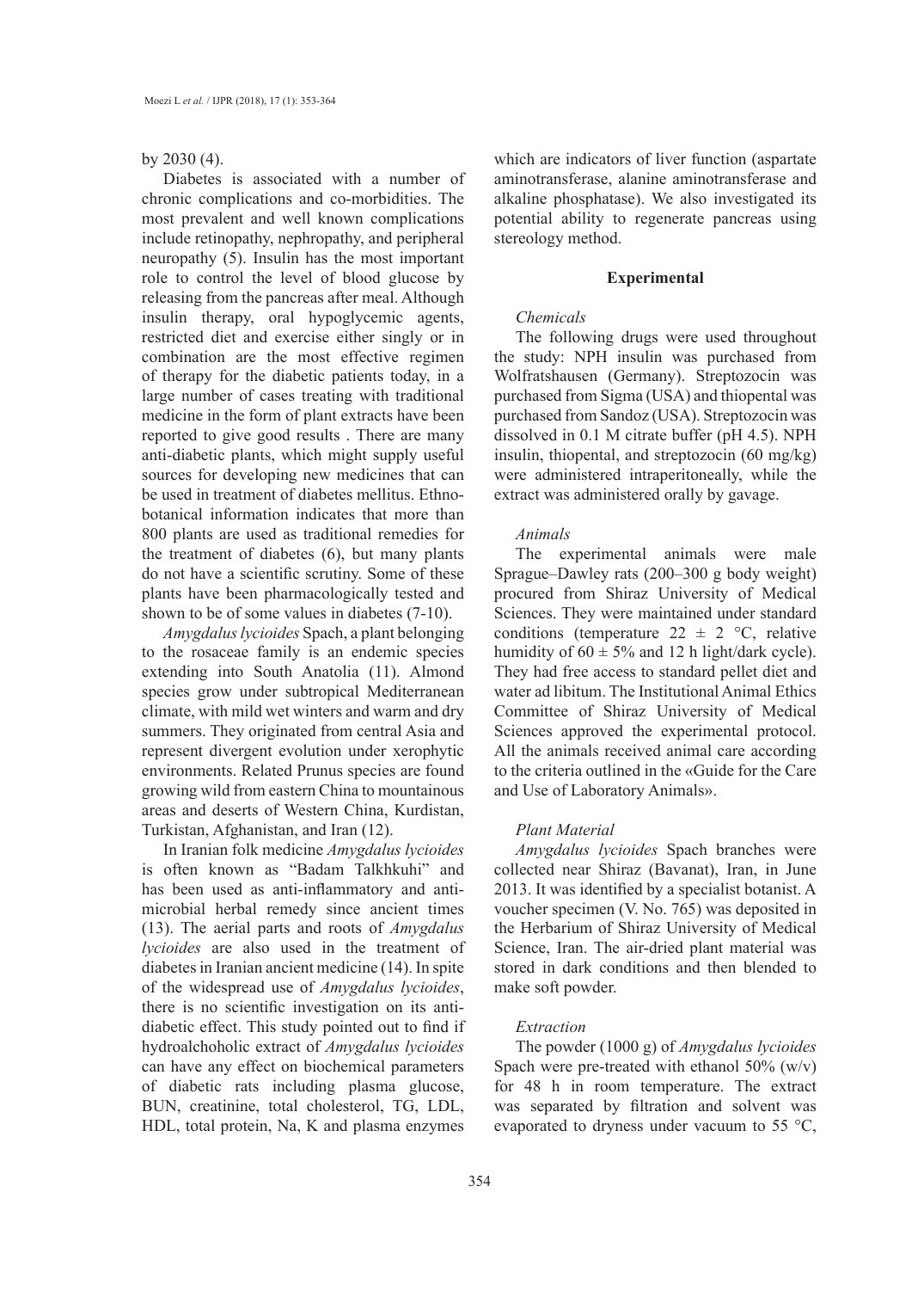yielding a dried residue (3.8 g). Ten g of dried residue was solved in 100 mL water to make the extract.

# *Preliminary phytochemical screening of Amygdalus lycioides*

The preliminary phytochemical analysis including flavonoids, tannins and alkaloids determination tests was carried out for the extract of *Amygdalus lycioides*, using standard phytochemical methods (15).

# *Standardization of the plant according to total flavonoids contents*

In order to make the standardization of the plant according to total flavonoids contents, we determined total flavonoids in the plant extract. Aluminum chloride method was used for the determination of the total flavonoid content of the sample extracts (16). Aliquots of extract solutions were taken and made up the volume 3 mL with methanol. Then 0.1 mL AlCl3 (10%), 0.1 mL Na-K tartrate and 2.8 mL distilled water were added sequentially. The test solution was vigorously shaken. Absorbance at 415 nm was recorded after 30 min of incubation. A standard calibration plot was generated at 415 nm using known concentrations of quercetin. The concentrations of flavonoids in the test samples were calculated from the calibration plot and expressed as mg quercetin equivalent/g of sample.

# *Diabetes Induction*

After overnight fasting, diabetes was induced by intraperitoneal injection of streptozocin dissolved in 0.1 M cold sodium citrate buffer (pH 4.5) at a dose of 60 mg/kg which can induce type I diabetes mellitus (17). Blood samples were taken from tail vein before and after the start of experiment. Blood glucose was determined using a glucose monitoring (accu-check, Roche, USA). After 4 days, the time for the development of diabetes, the rats with moderate diabetes having hyperglycemia (blood glucose range of above 250 mg/dL) were considered as diabetic rats and used for the future experiments.

## *Experimental groups*

Animals were randomly divided into six

groups and each group contained 10 diabetic rats. Group I served as solvent-treated diabetic control group and group II served as insulin group that received insulin NPH (3 unit) subcutaneously each day. In groups III, IV, V and VI, plant extract (125, 250, 500 and 1000 mg/kg, respectively) were administrated once daily orally along with normal food.

Treatment of experimental animals with plant extracts or insulin was initiated 4 days post streptozocin injection and drug administration was carried out once daily for 14 days. Food and water were made freely available. The initial and final body weights were measured. Blood samples for glucose determination were obtained from the tail tip of 12 h fasted rats on day 0 (before streptozocin administration) and 4, 11 and 18 days after streptozocin injection. On the  $18<sup>th</sup>$  day post streptozocin injection, the animals were fasted for 12 h. After fasting blood glucose determination from the tail tip of rats, glucose (2 g/kg) was fed to rats. Blood was withdrawn from the tail vein at 120 min and glucose levels were estimated (oral glucose tolerance test: OGTT). After that rats were anaesthetized using thiopental and sacrificed by decapitation. Blood was collected from the heart in a dry tube and allowed to coagulate at ambient temperature for 30 min. Serum was separated by centrifugation at 2000 rpm for 10 min, then aspartate transaminase (AST), alanine aminotransferase (ALT), alkaline phosphatase (ALP), cholesterol, triglycerides, HDL, LDL, Na, K, creatinine, urea, and total protein levels in different groups of rats were determined.

### *Stereological study*

At the end of experiment, the animals were dissected and the pancreas were removed and weighed. Primary volume V (primary) of the pancreas was measured using the immersion method (18). In some cases, shrinkage could occur after fixation and tissue preparation. These factors may have effects on the quantitative estimation; therefore, it seems necessary to measure tissue shrinkage (19, 20). Orientator method to obtain isotropic uniform random (IUR) sections of pancreas was used for estimation of pancreas shrinkage. In this method, the pancreas was located at the center of a circle and a number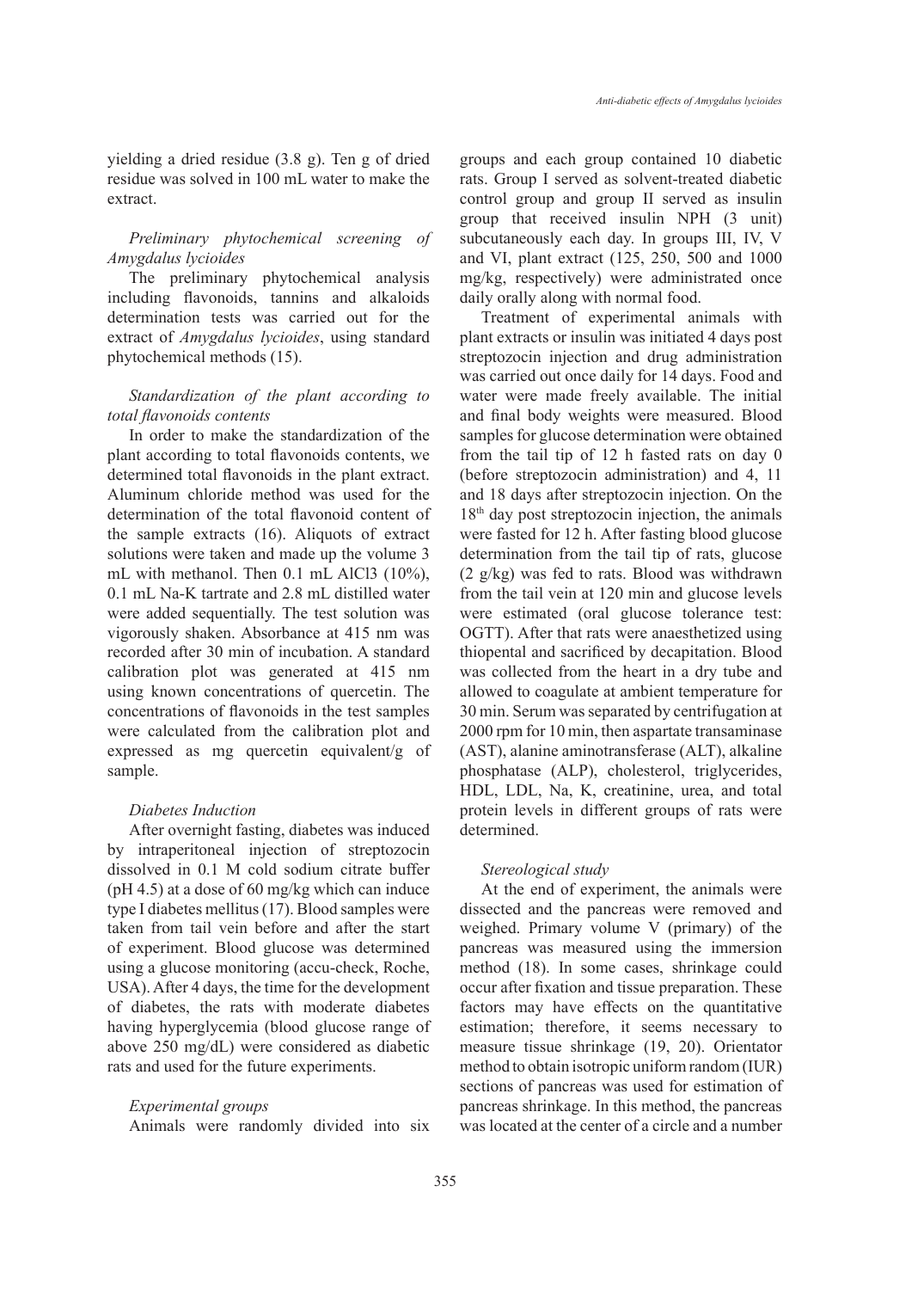

Figure 1. The orientator method to obtain the isotropic uniform random (IUR) sections. (A) The whole pancreas was placed on the one circle and a random number choose randomly. Then the pancreas was cut at that direction (here, it was 1). (B) Then, the other part of pancreas was located in the other circle and the second cut at a random number (here, it was  $8$ ).

was selected randomly, then the pancreas was was sectioned. Each portion of pancreas was located on the other circle and a new number was selected, and then the pancreas was cut into slabs. Another portion of pancreas was located on the with a flat monitor. On ea same circle and sectioned into slabs in a new axis. In this procedure we obtained about 8-12 slabs of pancreas. For estimation of pancreas shrinkage, two circles of tissue were punched by trocar and measured pre-fixing radius (r before) and post-fixing radius (r after) (Figure 1A).

Volume shrinkage of pancreas was estimated by using the following formula:

Volume <sub>shrinkage</sub> = 
$$
1 - (r_{after2} / r_{before2})^{1.5}
$$

After volume of shrinkage was estimated, the tissue was fixed by buffer formaldehyde, embedded by paraffin, sectioned and stained by modified aldehyde fuchsia (21). The 5 µm thin serial sections and 20 µm thick pair serial sections were cut in order to estimate the volume and number of islets and β-cell, respectively.

The final volume was estimated by following formula:

$$
Final volume: V_{primary} \times (1 - volume_{shrinkage})
$$

#### *Volume Density of the Pancreatic Islets*

The volume density of islet was estimated by using the point-counting method. In this method, the 5 µm microscopic slide of 8 to 10 sections from each tissue was analyzed using a video microscopy system (E-200, Nikon, Tokyo, Japan) linked to a video camera, and a computer, with a flat monitor. On each section, 6 to 8 fields were randomly selected by systematic random manner.

creas. For estimation of pancreas The pointing test grids were superimposed on the images and viewed on the monitor by means measured pre-fixing radius (r before) of the stereology software and analyzed using the 5 µm thinking radius (r before)  $x$ ing radius (r after) (Figure 1A).  $\qquad a$  microscope (Figure 2). This software was designed by our research center (Stereological Research Laboratory, Shiraz University of Medical Sciences, Shiraz, Iran).  $T$  is following  $\mathbf{r}$  in the following formula:

The number of the points hitting the reference space (the pancreas) and the islets estimated the volume density (Vv) of the pancreatic islet was estimated using the following formula:

$$
V_{v} = P_{\text{islet}} / P_{\text{reference}}
$$

Where, P (islet) and P (reference) were the number of the points falling on the islet's profile and on the reference space, respectively. The following formula was used to estimate the final islet volume:

$$
V_{\text{islets}} = V_{\text{v}} \times V_{\text{final volume}}
$$

by multiplying the volume density of the islet by the final volume of the pancreas.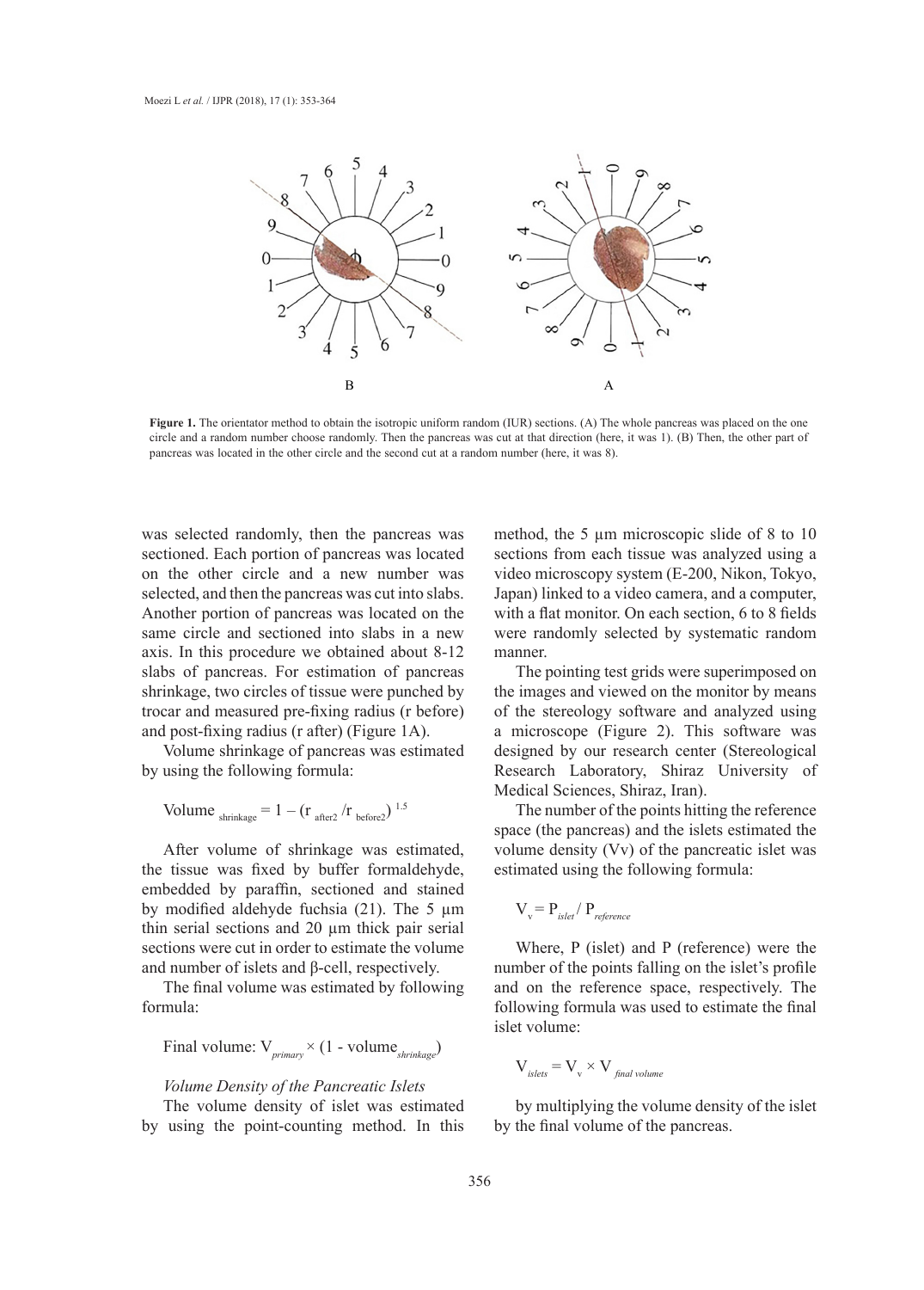

**Figure 2.** Estimation of Langerhans islet volume using point counting method. Eight to twelve × sections from each pancreas were prepared by formula. A Pointing test system was overlaid on the image of the islet of pancreas (4X, aldehyde fushin staining).

## *Number of β- cells*

In order to estimate the number of  $β$ -cell, it is necessary to obtain the numerical density of the β-cells using the optical disector method (Figure 3). In this method, the 20 µm microscopic slide was analyzed using a video microscopy system (E-200, Nikon, Tokyo, Japan) linked to a video camera, a computer, a flat monitor, and a microcator (MT-12, Heidenhain Traunreut, Germany). The height of disector or "h" is distance between two pair sections and the first 5 μm of the section thickness was ignored to avoid biased counting (guard zone). To determine the volume density of β-cell, 8-10 microscopic fields were selected through systematic uniform random sampling. To estimate the β-cell, we used about 90 systematic frames applied on pancreatic islands. Nuclei of β-cells were considered as the whole cell. The cells whose nuclei were completely or partly inside the counting frame or touched the upper and right lines were counted  $(\Sigma Q)$ . Only the nuclei did not appear at the beginning of the disector height and appeared in the following optical scan of the disector height were counted.

The numerical density (NV) was estimated using the optical disector method and the following formula:

 $Nv = \sum Q/h$ . a/f.  $\Sigma p$ 

Where:

 $\Sigma$ Q: is the number of β-cell h: is the height of optical dissector a/f: area of the test frame  $\Sigma$ p: is the number of test frame on the islet profile

To estimate the number of the β-cell, the following formula was used:

$$
N_{\beta\text{-cell}} = N_{v} \cdot V_{\text{islet}}
$$

## *Statistical analysis*

The results were analyzed using One-Way analysis of variance (ANOVA) followed by Tukey post-hoc test. *P* < 0.05 was considered statistically significant.

## **Results**

#### *Preliminary phytochemical analysis*

The preliminary phytochemical evaluation of the extract showed the presence of flavonoids and tannins compounds.

## *Standardization*

The concentration of flavonoid in our extract was calculated using the standard plot of quercetin (y =  $0.2487x + 1.2024$ , R<sup>2</sup> = 0.9748). The results showed that our extract according to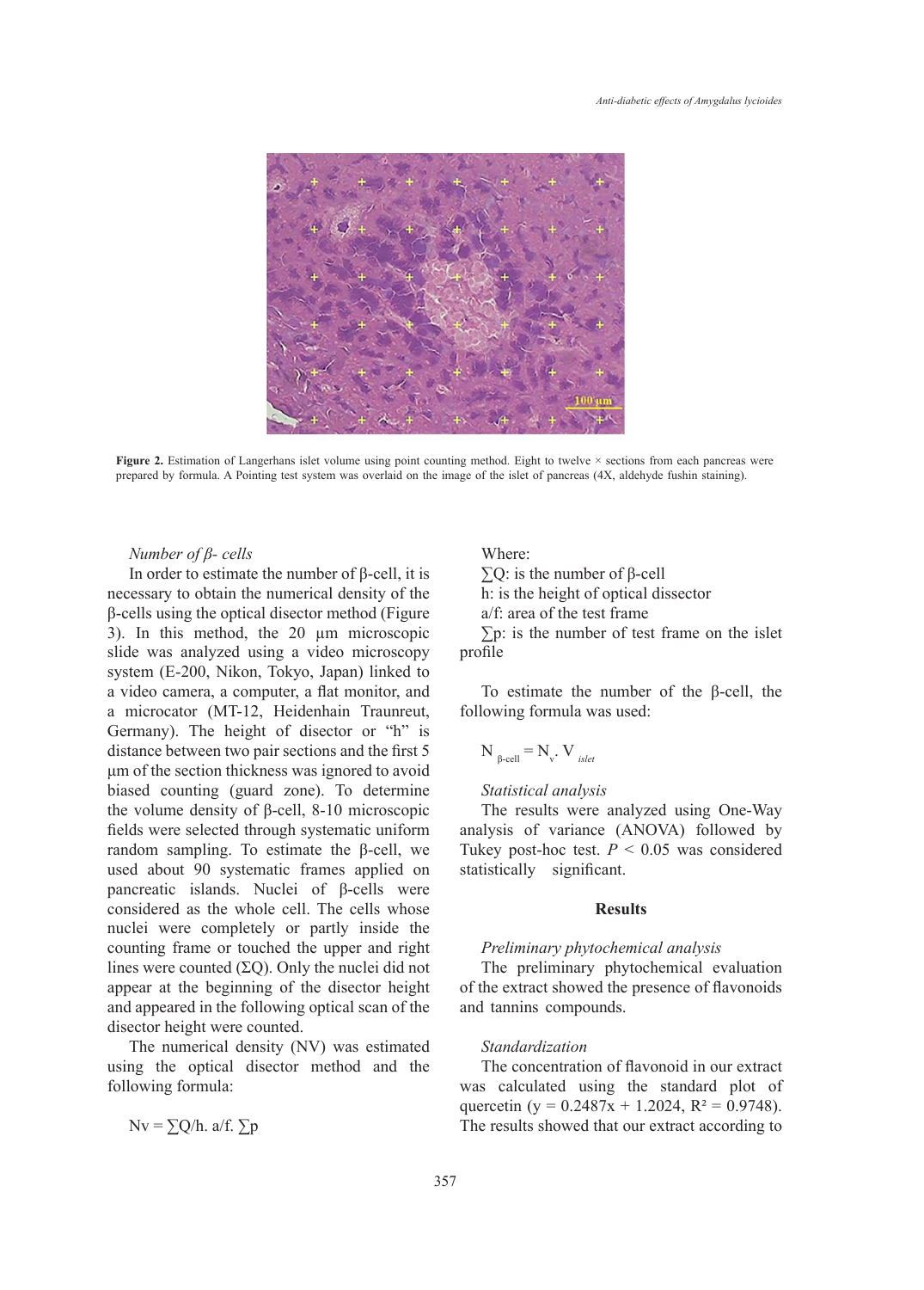

**Figure 3.** Estimation of the number of β-cell using the optical disector. The nucleoli profiles of the β-cell were counted, in solvent-treated diabetic group (A), Amygdalus lycioides (1000 mg/kg) extract-treated group (B), and insulin-treated diabetic group (C). The nucleoli were counted only if they were inside or partially inside the sampling frame and none of their parts touched the exclusion lines of the  $f_{\text{true}}(40\text{V}$  aldehyde fushin staining) frame (40X, aldehyde fushin staining).

its absorbance in 415 nm, has 11.24 mg quercetin equivalent/g of extract (Figure 4).

# **The effects of the Amygdalus lycioides extract** *on body weight of animals* evaluation of the extract showed the prediction of the prediction of the prediction of avonomical evaluation of the prediction of avonomical evaluation of the prediction of the prediction of the

The effects of the *Amygdalus lycioides* extract on the body weight of diabetic rats are shown in Table 1. During the first week of observation of the diabetic rats after drugs administration, there was no significant alteration of weight *Standardization*  of animals. When we measured the weight of animals two weeks after the administration of drugs, there was a significant weight gains of insulin-treated diabetic rats compared to the  $(P < 0.001$  and  $P < 0.01$ , res

diabetic rats which received solvent  $(P < 0.01)$ . The diabetic rats treated with the extract, did The diabetic rats treated with the extract, did not show any changes in their weights during 2 weeks of treatment  $(P > 0.05)$ .

## *The effects of the extract on blood sugar*

After 2 weeks of treatment with the extracts, the fasting glycemic level of *Amygdalus lycioides* extract (1000 mg/kg)-treated diabetic rats dropped significantly  $(P < 0.001)$ . Insulin-When we measured the weight of treated diabetic rats also showed significant decrease in fasting blood sugar levels compared to diabetic rats one and two weeks after treatment that was a significant weight gains of to diabetic rats one and two weeks after treatment (*P* < 0.001 and *P* < 0.01, respectively) (Table 2).



**Figure 4.** Standard plot of quercetin. **Figure 4.** Standard plot of quercetin.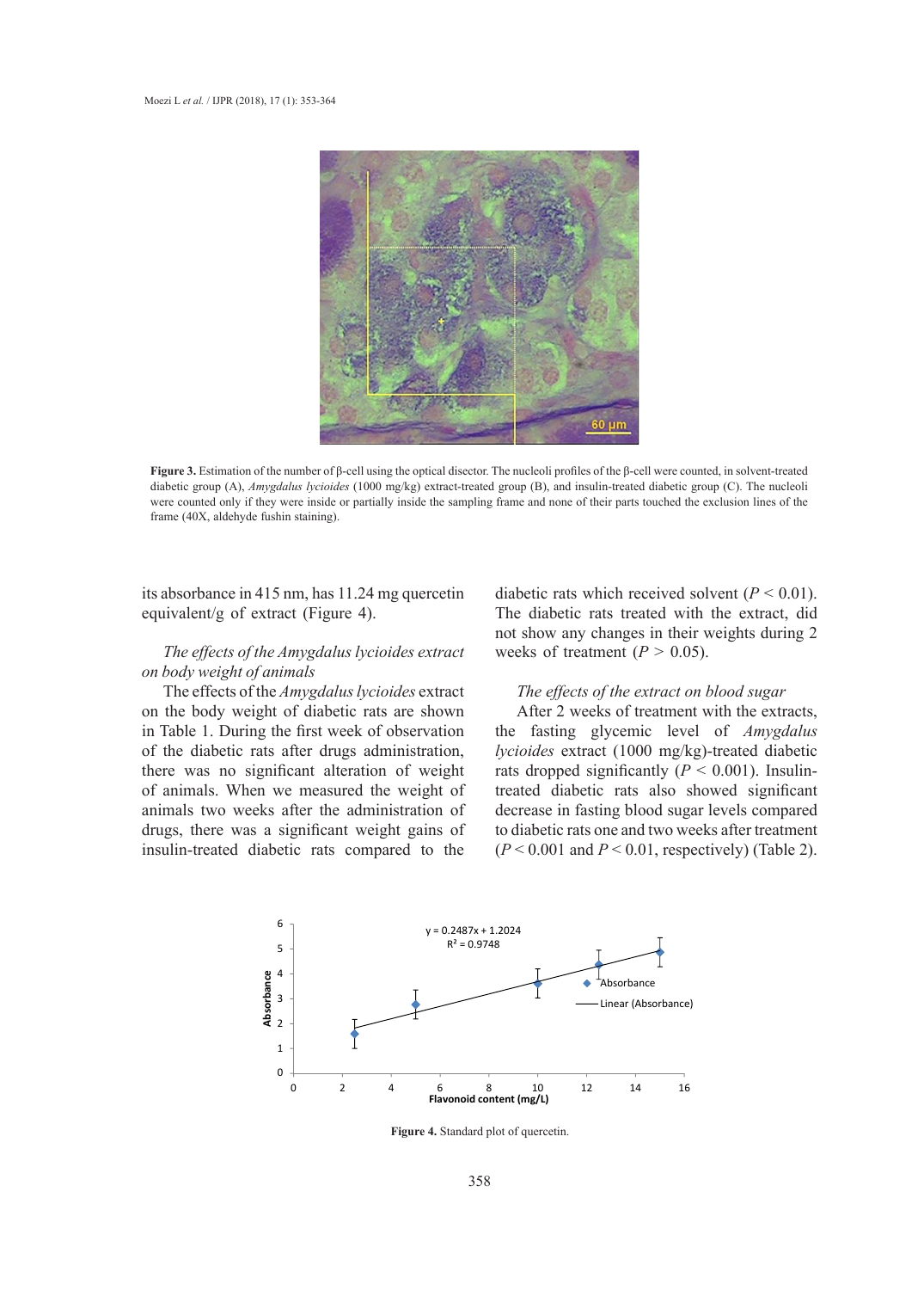|                |  | Table 1. The effect of treatment with different concentrations of <i>Amygdalus lycioides</i> extract on body weight in streptozocin-induced |  |  |  |  |
|----------------|--|---------------------------------------------------------------------------------------------------------------------------------------------|--|--|--|--|
| diabetic rats. |  |                                                                                                                                             |  |  |  |  |

| Group                                  | Initial weight $(g)$ | Weight 11 days after<br>streptozocin $(g)$ | Weight 18 days after<br>streptozocin $(g)$ |
|----------------------------------------|----------------------|--------------------------------------------|--------------------------------------------|
| Solvent                                | $234.5 \pm 9.608$    | $220.166 \pm 9.683$                        | $190.333 \pm 9.898$                        |
| <i>Amygdalus lycioides</i> (125 mg/kg) | $233.5 \pm 9.854$    | $208.833 \pm 11.028$                       | $171.833 \pm 11.92$                        |
| Amygdalus lycioides (250 mg/kg)        | $241.666 \pm 8.811$  | $201.333 \pm 10.048$                       | $166.333 \pm 10.265$                       |
| Amygdalus lycioides (500 mg/kg)        | $253 \pm 11.958$     | $215.166 \pm 9.481$                        | $178 \pm 8.884$                            |
| Amygdalus lycioides (1000 mg/kg)       | $253 \pm 10.49$      | $229.6 \pm 9.83$                           | $184.83 \pm 4.06$                          |
| Insulin NPH $(3 \text{ IU})$           | $248.5 \pm 7.561$    | $254.166 \pm 6.337$                        | $249 \pm 9.615$ **                         |

Data are expressed as mean  $\pm$  SEM of body weight in each group. \*\**P* < 0.01, compared with corresponding solvent-treated diabetic group.

The changes in serum glucose of rats, 120 min after oral administration of glucose has been shown in Table 2. The extract at dose of 1000 (mg/kg) produced a significant attenuation in OGTT level when compared to the diabetic un-treated rats  $(P < 0.01)$ . Insulin also caused significant attenuation in serum glucose of rats, 120 min after oral administration of glucose when compared to the diabetic un-treated rats (*P*   $< 0.01$ ).

# *The effects of the extract on blood lipids*

Extract-treated rats (500 and 1000 mg/kg), showed a significant decrease in total cholesterol  $(P < 0.05$  and  $P < 0.01$ , respectively), LDL  $(P <$  0.01 and *P* < 0.05, respectively) and triglyceride levels ( $P < 0.05$  and  $P < 0.001$ , respectively), but there was no significant difference between HDL levels of serums in diabetic rats treated by the extract and the solvent  $(P > 0.05)$  (Table 3).

# *The effects of the extract on other biochemical levels*

Serum AST levels were increased in extracttreated (1000 mg/kg) diabetic rats  $(P < 0.01)$ while ALP levels were decreased in extracttreated (1000 mg/kg) and insulin-treated diabetic rats  $(P < 0.001)$ . ALT and total protein levels remained unchanged in all extract-treated groups  $(P > 0.05)$  (Table 4).

**Table 2.** The effect of treatment with different concentrations of *Amygdalus lycioides* extract on serum fasting blood glucose (FBS) and oral glucose tolerance test (OGTT) in streptozocin-induced diabetic rats.

| <b>Groups</b>                                 | <b>Initial FBS</b><br>(mg/dL) | FBS 4 days after<br>streptozocin<br>(mg/dL) | FBS 11 days after<br>streptozocin<br>(mg/dL) | FBS 18 days after<br>streptozocin<br>(mg/dL) | <b>OGTT</b><br>(mg/dL)           |  |
|-----------------------------------------------|-------------------------------|---------------------------------------------|----------------------------------------------|----------------------------------------------|----------------------------------|--|
| Solvent                                       | $76.16 \pm 3.80$              | $497.33 \pm 28.90$                          | $367 \pm 58.82$                              | $454 \pm 6.44$                               | $633.5 \pm 4.78$                 |  |
| Amygdalus lycioides<br>$(125 \text{ mg/kg})$  | $77 \pm 3.06$                 | $495.66 \pm 29.53$                          | $387.5 \pm 9.25$                             | $423 \pm 13.69$                              | $579 \pm 16.35$                  |  |
| Amygdalus lycioides<br>$(250 \text{ mg/kg})$  | $80.33 \pm 3.01$              | $461.33 \pm 33.96$                          | $339 \pm 35.19$                              | $353 \pm 65.93$                              | $538.66 \pm 51.84$               |  |
| Amygdalus lycioides<br>$(500 \text{ mg/kg})$  | $75.83 \pm 3.62$              | $506.66 \pm 26.29$                          | $320.66 \pm 47.49$                           | $362 \pm 60.03$                              | $537.83 \pm 41.4$                |  |
| Amygdalus lycioides<br>$(1000 \text{ mg/kg})$ | $82.5 \pm 5.03$               | $437.33 \pm 22.11$                          | $244 \pm 35.28$                              | $147 \pm 38.59***$                           | $375.83 \pm 77.67^{**}$          |  |
| Insulin NPH (3 IU)                            | $75.66 \pm 2.55$              | $505.66 \pm 36.80$                          | $93.5 \pm 20.05***$<br>.                     | $207.16 \pm 75.23$ **                        | $329.83 \pm 73.19$ <sup>**</sup> |  |

Data are expressed as mean  $\pm$  SEM of data in each group. \*\* $P < 0.01$  and \*\* $P < 0.001$ , compared with corresponding solvent-treated diabetic group.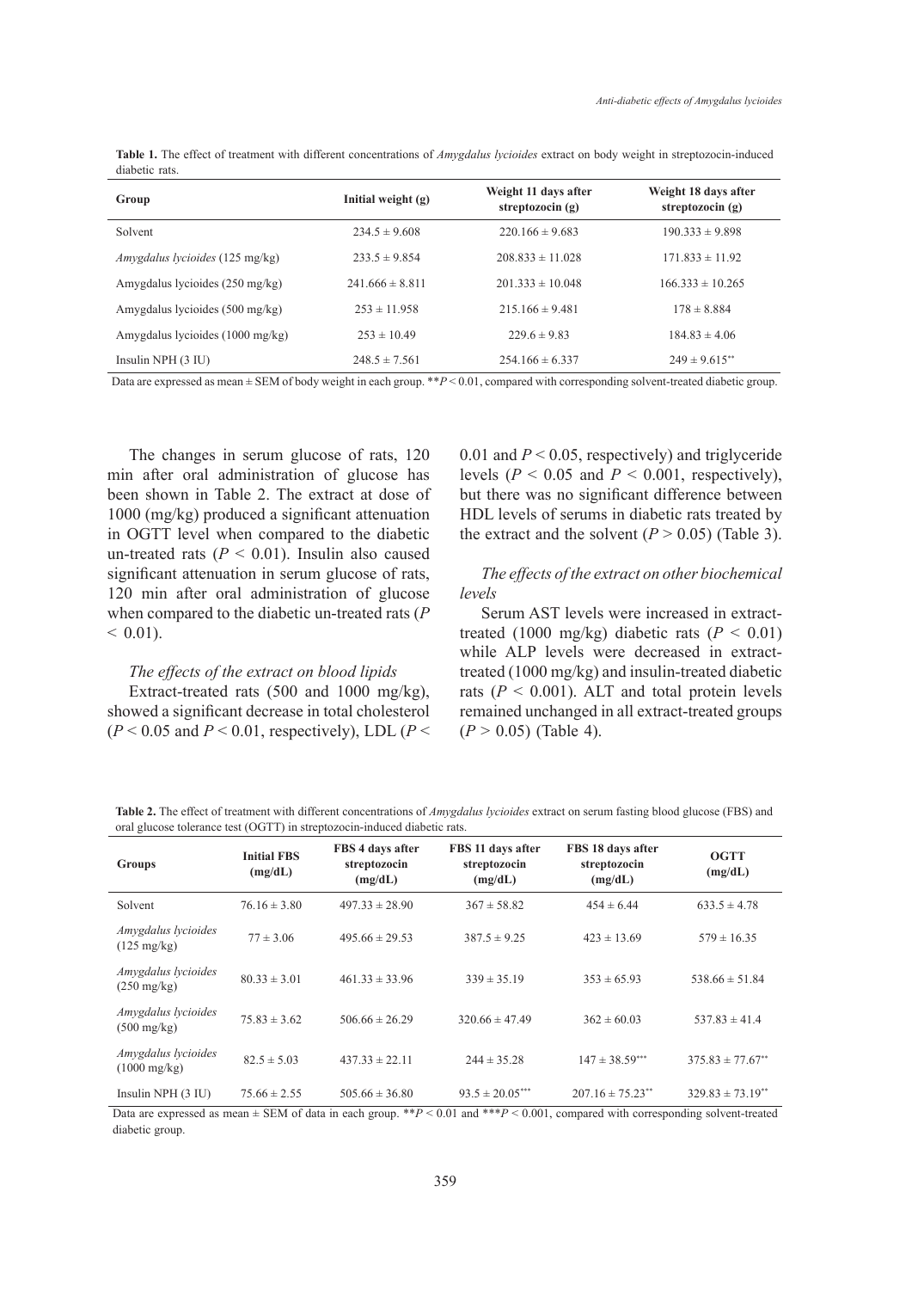| Groups                                        | <b>Total cholestrol</b><br>(mg/dL) | $LDL$ (mg/dL)     | $HDL$ (mg/dL)    | Triglyceride (mg/dL) |
|-----------------------------------------------|------------------------------------|-------------------|------------------|----------------------|
| Solvent                                       | $54.83 \pm 3.13$                   | $19.2 \pm 2.47$   | $20.33 \pm 1.08$ | $89.66 \pm 9.66$     |
| Amygdalus lycioides<br>$(125 \text{ mg/kg})$  | $46.16 \pm 6.24$                   | $13.5 \pm 2.92$   | $16.5 \pm 1.94$  | $80.66 \pm 10.58$    |
| Amygdalus lycioides<br>$(250 \text{ mg/kg})$  | $42.83 \pm 7.02$                   | $12.16 \pm 4.77$  | $15.83 \pm 1.5$  | $75 \pm 5.83$        |
| Amygdalus lycioides<br>$(500 \text{ mg/kg})$  | $35.33 \pm 6.3^*$                  | $4.2 \pm 0.73$ ** | $14.16 \pm 2.12$ | $64.83 \pm 2.63^*$   |
| Amygdalus lycioides<br>$(1000 \text{ mg/kg})$ | $28.16 \pm 1.01^{**}$              | $6.66 \pm 1.72^*$ | $16.5 \pm 1.87$  | $26.66 \pm 3.07***$  |
| Insulin NPH $(3 \text{ IU})$                  | $53.83 \pm 3.17$                   | $18.5 \pm 1.66$   | $21.83 \pm 1.51$ | $67.5 \pm 2.04$      |

**Table 3.** The effect of treatment with different concentrations of *Amygdalus lycioides* extract on serum total cholesterol, LDL, HDL, and triglyceride in streptozocin-induced diabetic rats.

Data are expressed as mean ± SEM of data in each group. \**P* < 0.05, \*\**P* < 0.01 and \*\*\**P* < 0.001, compared with corresponding solventtreated diabetic group.

Serum creatinine levels of the extract group (500 mg/kg) decreased significantly  $(P < 0.05)$ , while BUN serum levels were decreased only in NPH-treated diabetic animals  $(P < 0.001)$ . Besides that Na+ and K+ levels were unchanged in all treated groups  $(P > 0.05)$  (Table 4).

# *Volume of the Langerhans island and beta cells*

There was not any significant difference in the total volume of Langerhans island and volume of beta cells between groups  $(P > 0.05)$  (Figures 5A and 5B).

# *The total number and numerical density of beta cells*

The total number of beta cells increased in the extract group (1000 mg/kg) compared to diabetic control group and insulin group (*P* < 0.05). Furthermore, the numerical density of beta cells increased in the extract group (1000 mg/kg) in comparison to diabetic normal control and insulin group  $(P < 0.05)$  (Figures 5C) and 5D).

**Table 4.** The effect of treatment with different concentrations of *Amygdalus lycioides* extract on serum AST, ALT, ALP, total protein, creatinine, BUN, Na and K in streptozocin-induced diabetic rats.

| <b>Groups</b>                | AST (U/dL)           | ALT<br>(U/dL)          | <b>ALP</b><br>(U/dL)      | <b>Total</b><br>Protein<br>(g/dL) | <b>Creatinine</b><br>(mg/dL) | <b>BUN</b><br>(mg/dL)    | N <sub>a</sub><br>(mg/dL) | K<br>(mg/dL)      |
|------------------------------|----------------------|------------------------|---------------------------|-----------------------------------|------------------------------|--------------------------|---------------------------|-------------------|
| Solvent                      | $276.5 \pm$<br>82.01 | $408.66 \pm$<br>206.64 | $2247.16 \pm$<br>130.96   | $7.38 \pm$<br>0.22                | $0.65 \pm 0.05$              | $60.16 \pm$<br>3.67      | $141.66 \pm$<br>1.02      | $4.76 \pm$<br>0.6 |
| Amygdalus lycioides          | $428.5 \pm$          | $279.83 \pm$           | $2676.83 \pm$             | $7.31 \pm$                        | $0.68 \pm$                   | $63.83 \pm$              | $143.83 \pm$              | $6.35 \pm$        |
| $(125 \text{ mg/kg})$        | 46.12                | 42.47                  | 239.38                    | 0.43                              | 0.04                         | 7.5                      | 0.6                       | 0.82              |
| Amygdalus lycioides          | $462.33 \pm$         | $241.5 +$              | $2023.16 \pm$             | $7.15 \pm$                        | $0.65 \pm 0.07$              | $72.33 \pm$              | $143 \pm$                 | $6.85 \pm$        |
| $(250 \text{ mg/kg})$        | 98.28                | 51.46                  | 260.88                    | 0.47                              |                              | 6.74                     | 0.57                      | 0.66              |
| Amygdalus lycioides          | $753.66 \pm$         | $251 \pm$              | $1708 \pm$                | $6.11 \pm$                        | $0.45 \pm$                   | $64.83 \pm$              | $143.5 +$                 | $5.68 \pm$        |
| $(500 \text{ mg/kg})$        | 230.06               | 74.78                  | 234.54                    | 0.24                              | $0.05*$                      | 7.11                     | 0.71                      | 0.86              |
| Amygdalus lycioides          | $977.33 \pm$         | $357.33 \pm$           | $1005.83 \pm$             | $5.83 \pm$                        | $0.61 \pm 0.03$              | $59.66 \pm$              | $141.66 \pm$              | $5.46 \pm$        |
| $(1000 \text{ mg/kg})$       | $201.08**$           | 42.49                  | $61.37***$                | 0.09                              |                              | 1.05                     | 0.66                      | 0.42              |
| Insulin NPH $(3 \text{ IU})$ | $225.5 \pm$<br>22.56 | $46.66 \pm$<br>$2.61*$ | $354.5 \pm$<br>$18.26***$ | $6.73 \pm$<br>0.17                | $0.46 \pm 0.02$              | $19.16 \pm$<br>$1.85***$ | $141.16 \pm$<br>1.04      | $3.8 \pm$<br>0.12 |

Data are expressed as mean ± SEM of data in each group. \**P* < 0.05 and \*\*\**P* < 0.001, compared with corresponding solvent-treated diabetic group.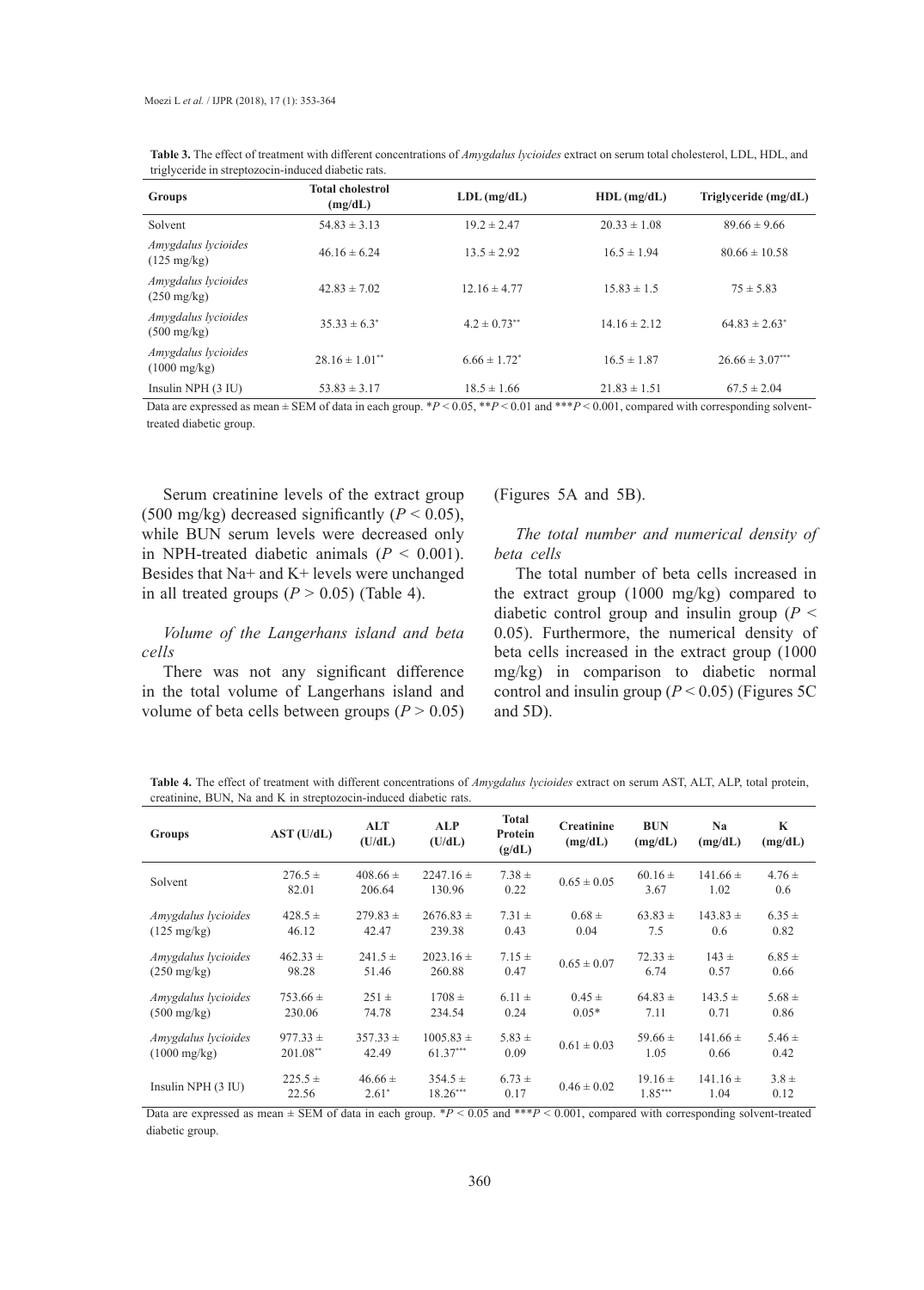



**B** 





Figure 5. The effect of treatment with different concentrations of *Amygdalus lycioides* extract on volume of the Langerhans island (A),  $t$  and  $\alpha$  ish of  $\alpha$  cells  $(D)$  on pancreas of sucprozocin-matrice volume of beta cells (B), total number of beta cells (C), and numerical density of beta cells (D) on pancreas of streptozocin-induced diabetic rats. Each group contained 10 diabetic rats. Data are expressed as mean ± SEM in each group. \**P* < 0.05 compared with solventtreated diabetic group.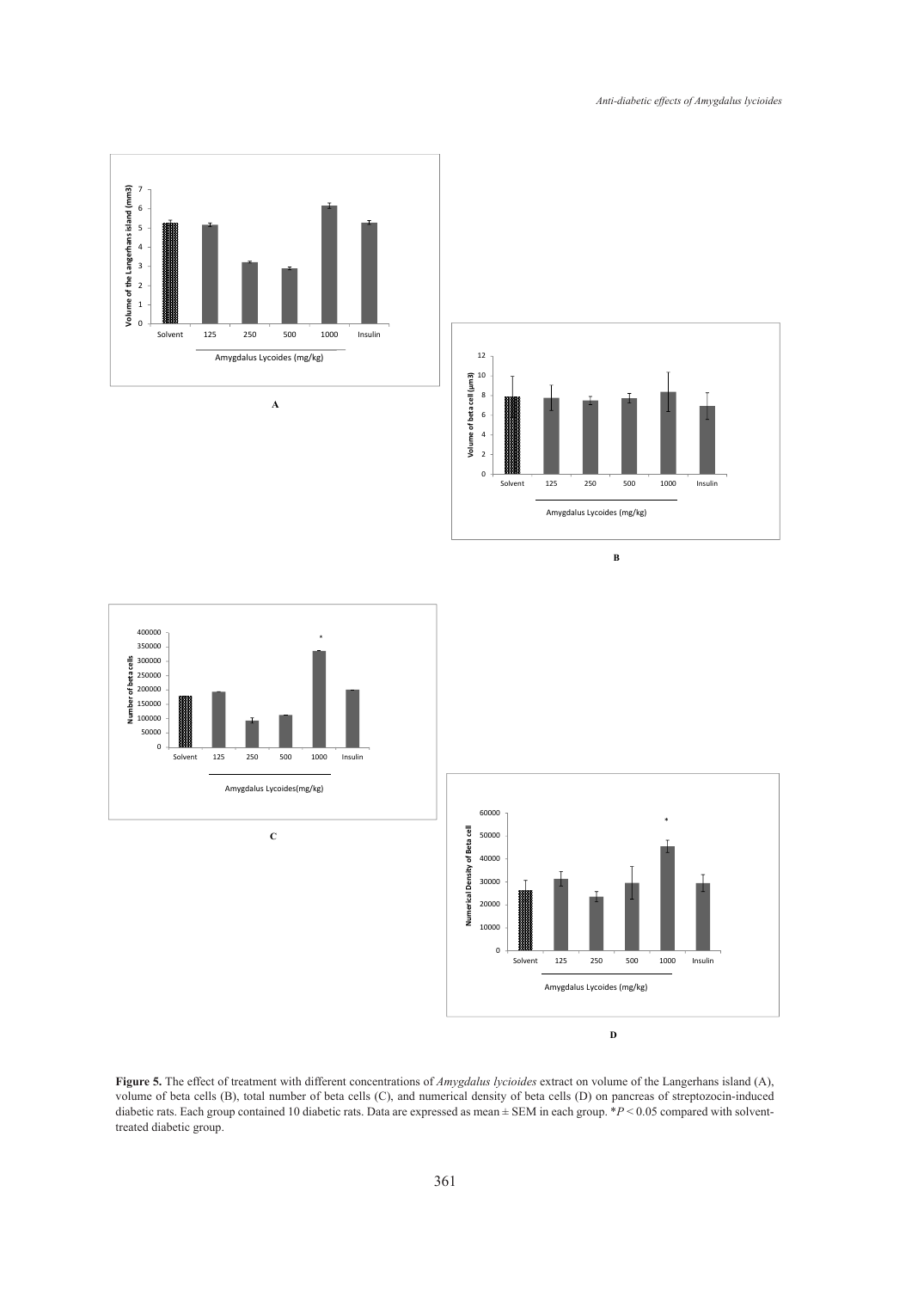#### **Discussion**

The present study discusses about antidiabetic potential effect of hydroalchoholic extract of *Amygdalus Lycioides* Spach. To our knowledge this is the first study evaluating the effect of a hydroalcoholic *Amygdalus lycioides* extract on diabetic rats.

Streptozocin has been used as a diabetogenic agent and low doses of it were used to induce diabetes mellitus in animals (22). It has been demonstrated that streptozocin, depending on its dose, extensively reduces beta cells mass and destroys pancreatic islet volume (23, 24). Additionally, the prolonged toxicity of hyperglycemia exhausts the remaining viable beta cells and worsens diabetes (25). In the present study, streptozocin administration induced pronounced increase in the concentration of blood glucose. A significant hyperglycemia was attained within 4 days after streptozocin administration and remained for at least 14 days.

Plant derived anti-diabetic agents are gaining popularity day by day around the world for their effective anti-diabetic activity and minimal side effects (26). In this study, we indicated that *Amygdalus lycioides* (1000 mg/kg) caused decrease in plasma fasting glucose and glucose tolerance test.

There are many bioactive compounds in plants that have hypoglycemic effect such as flavonoids, phenolic compound, terpenoids and alkaloids (27). In this study we demonstrated the presence of flavonoids in the aerial parts of *Amygdalus lycioides*. Previous studies also reported that *Amygdalus lycioides*  contains flavonoids including quercetin 3-O-rhamnoside, luteolin 7-O-rhamnoside, isorhamnetin 3-O-rutinoside, kaempferol 3-O-rhamnoside, apigenin, and naringenin (14), so its hypoglycemic effect may be refer to these bioactive components. Investigations showed that flavonoids can reduce the level of plasma glucose. Flavonoids such as quercetin can inhibit glucose absorption in intestine by specific acting on GLUT2 transporter (28).

The other possible mechanism of activity of *Amygdalus lycioides* leaves extract may be stimulating the insulin secretion and regeneration of the β-cells of the pancreas or increasing cellularity of the islet tissue and regeneration of the granules in the β-cells. This hypothesis has been confirmed by the stereological studies of the pancreas which showed protection of the pancreas from the toxic effect of streptozocin. We indicated that the total number and numerical density of beta cells increased in the *Amygdalus lycioides* group (1000 mg/kg) but the volume of Langerhans Island remained unchanged. We suppose that *Amygdalus lycioides* in this dose stimulates stem cells and differentiates these cells to β-cells. The extra-cellular matrix is an essential component of stem cell. The proliferation, differentiation, and behavior of stem cells depend on extra-cellular matrix (29). Extracellular matrix of stem cells has small amount of fibers. It seems that *Amygdalus lycioides* stimulates β-cells proliferation but reduces extra-cellular matrix. According to this hypothesis *Amygdalus lycioides* did not affect volume of islands.

Several studies left little doubt that inflammatory pathways are critical in the mechanisms underlying insulin resistance and type 2 diabetes (30); where even minimal disturbances in glucose tolerance are associated with a chronic, generalized inflammatory reaction that links components of the metabolic syndrome and contributes to the development of diabetic complications. The circulating markers of inflammation (*e.g.*, TNF-α and IL-6) and acute-phase reactants (*e.g.*, CRP) are considered strong predictors of the development of type 2 diabetes and the possible associated cardiovascular complications (31). Antiinflammatory agents protect pancreatic betacells by attenuating inflammatory responses in diabetes treatment (32).

It has been also demonstrated that the antioxidant defense against reactive oxygen species protects β-cells against loss, and exhibit antidiabetic property (33). Previous studies showed that flavonoids from *Amygdalus lycioides* are known to exhibit strong antioxidant scavenging activity (14). Potential antioxidant (14) and anti-inflammatory activity (34) of flavonoids from *Amygdalus lycioides* may prevent from progressive STZ induced damages of beta cells.

In this study, *Amygdalus lycioides* extract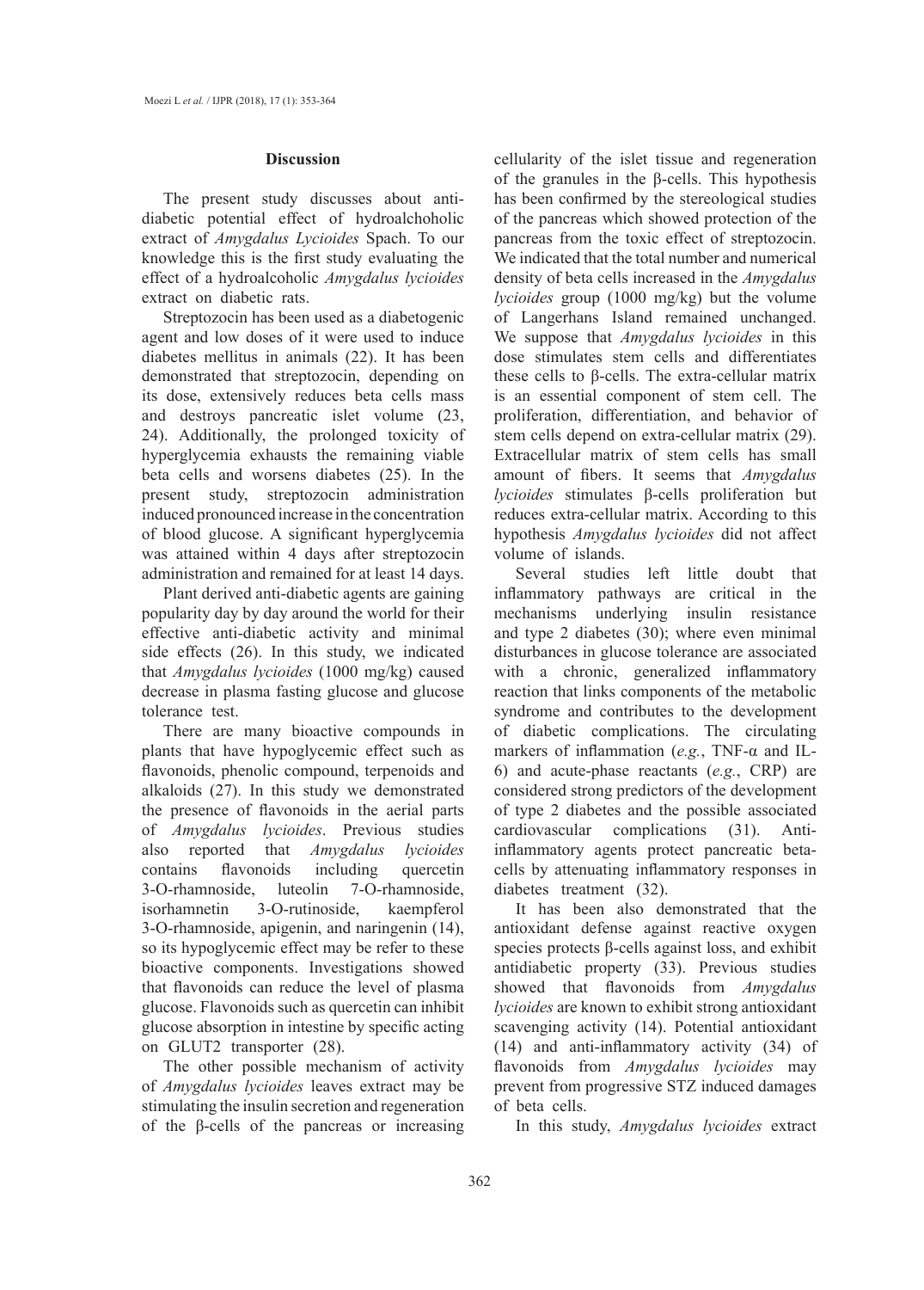did not induce any significant changes in body weight of all groups. The first point of this result is that *Amygdalus lycioides* could not prevent the weight reduction induces by diabetes (35) and the second point is that *Amygdalus lycioides* does not have a weight gain side effect such as insulin and sulfonylurea.

Diabetes mellitus is associated with a dyslipidaemic profile. This lipid dysregulation makes an important contribution to the elevated cardiovascular risk associated with diabetes (36). In the current study we demonstrated that extract-treated rats (500 and 1000 mg/kg), showed a significant decrease in total cholesterol, LDL, and triglyceride levels, but there was no significant difference between HDL levels of serums in diabetic rats treated by the extract. Therefore anti-lipidemic effect of the extract could be helpful in diabetes.

Diabetic nephropathy is also a high risk factor for vascular disease (37). Diabetic nephropathy is structural abnormalities revealing hypertrophy of both glomerular and tubular elements. Eventual losses of renal functions are signs of diabetic nephropathy (37, 38). In the present study, serum creatinine levels of extract group (500 mg/kg) decreased significantly, while BUN serum levels remained unchanged in the all extract groups. Thus the extract not only did not increase the kidney related serum factors but also improved creatinine serum levels.

Treatment of diabetes might require the use of these extract for a longer time. But the drugs were examined here only for 14 days. Longer duration studies are necessary to find out whether prolonged treatment with *Amygdalus lycioides* would have different results.

In conclusion, *Amygdalus lycioides* may act as a potential drug to decrease glucose and lipids in treating diabetes and its complications. Antidiabetic action of *Amygdalus lycioides* may, at least partly, be mediated through flavonoids and pancreas regeneration.

## **Acknowledgment**

The present article was extracted from the theses written by Seyede Samira Arshadi and Tahere Motazedian and was financially supported partly by Shiraz University of Medical Sciences grants No. 92-01-05-6593 and 92-01-05-6592.

#### **References**

- Dehwah MAS, Shuang Z and Huang QY. The (1) association between ACE gene I/D polymorphism and type 2 diabetes in Han Chinese in Hubei. *Int. J. Osteoporos. Metab. Disord.* (2008) 1: 1-7.
- Alhazza I and Bashandy SA. Hypoglycemic, (2) hypolipidemic, antioxidant and male sexual improvement potentials of olive oil in alloxan treated rats. *J. Pharmacol. Toxicol.* (2007) 2: 427-36.
- (3) Kumar V, Anwar F, Ahmed D, Verma A, Ahmed A, Damanhouri ZA, Mishra V, Ramteke PW, Bhatt PC and Mujeeb M. Paederia foetida Linn. leaf extract: An antihyperlipidemic, antihyperglycaemic and antioxidant activity. *BMC Complement. Altern. Med.* (2014) 14: 76.
- Shaw JE, Sicree RA and Zimmet PZ. Global estimates (4) of the prevalence of diabetes for 2010 and 2030. *Diabetes Res. Clin. Pract.* (2010) 87: 4-14.
- $(5)$  Mihanatzidou E, Aud M and Kerlew R. The link between diabetes mellitus and sensorineural hearing loss: A summary of the evidence. *Canadian Hearing Report* (2014): 24-6.
- Pushparaj PN, Low HK, Manikandan J, Tan BK (6) and Tan CH. Anti-diabetic effects of Cichorium intybus in streptozotocin-induced diabetic rats. *J. Ethnopharmacol.* (2007) 111: 430-4.
- (7) Nmila R, Gross R, Rchid H, Roye M, Manteghetti M, Petit P, Tijane M, Ribes G and Sauvaire Y. Insulinotropic effect of Citrullus colocynthis fruit extracts. *Planta Med.* (2000) 66: 418-23.
- Sauvaire Y, Petit P, Broca C, Manteghetti M, Baissac (8) Y, Fernandez-Alvarez J, Gross R, Roye M, Leconte A and Gomis R. 4-Hydroxyisoleucine: A novel amino acid potentiator of insulin secretion. *Diabetes* (1998) 47: 206-10.
- (9) Shidfar F, Rahideh ST, Rajab A, Khandozi N, Hosseini S, Shidfar S and Mojab F. The effect of sumac (*Rhus coriaria* L.) powder on serum glycemic status, ApoB, ApoA-I and total antioxidant capacity in type 2 diabetic patients. *Iran. J. Pharm. Res.* (2014) 13: 1249-55.
- Wong FC, Yong AL, Ting EP, Khoo SC, Ong HC (10) and Chai TT. Antioxidant, metal chelating, antiglucosidase activities and phytochemical analysis of selected tropical medicinal plants. *Iran. J. Pharm. Res.* (2014) 13: 1409-15.
- $(11)$  Browicz K and Zohary D. The genus Amygdalus L.(Rosaceae): Species relationships, distribution and evolution under domestication. *Genet. Resour. Crop Ev.* (1996) 43: 229-47.
- (12) Sorkheh K, Shiran B, Khodambashi M, Rouhi V, Mosavei S and Sofo A. Exogenous proline alleviates the effects of H2O2-induced oxidative stress in wild almond species. *Russ. J. Plant Physiol.* (2012) 59: 788- 98.
- $(13)$  Parsa A. Medicinal plants and drugs of plant origin in